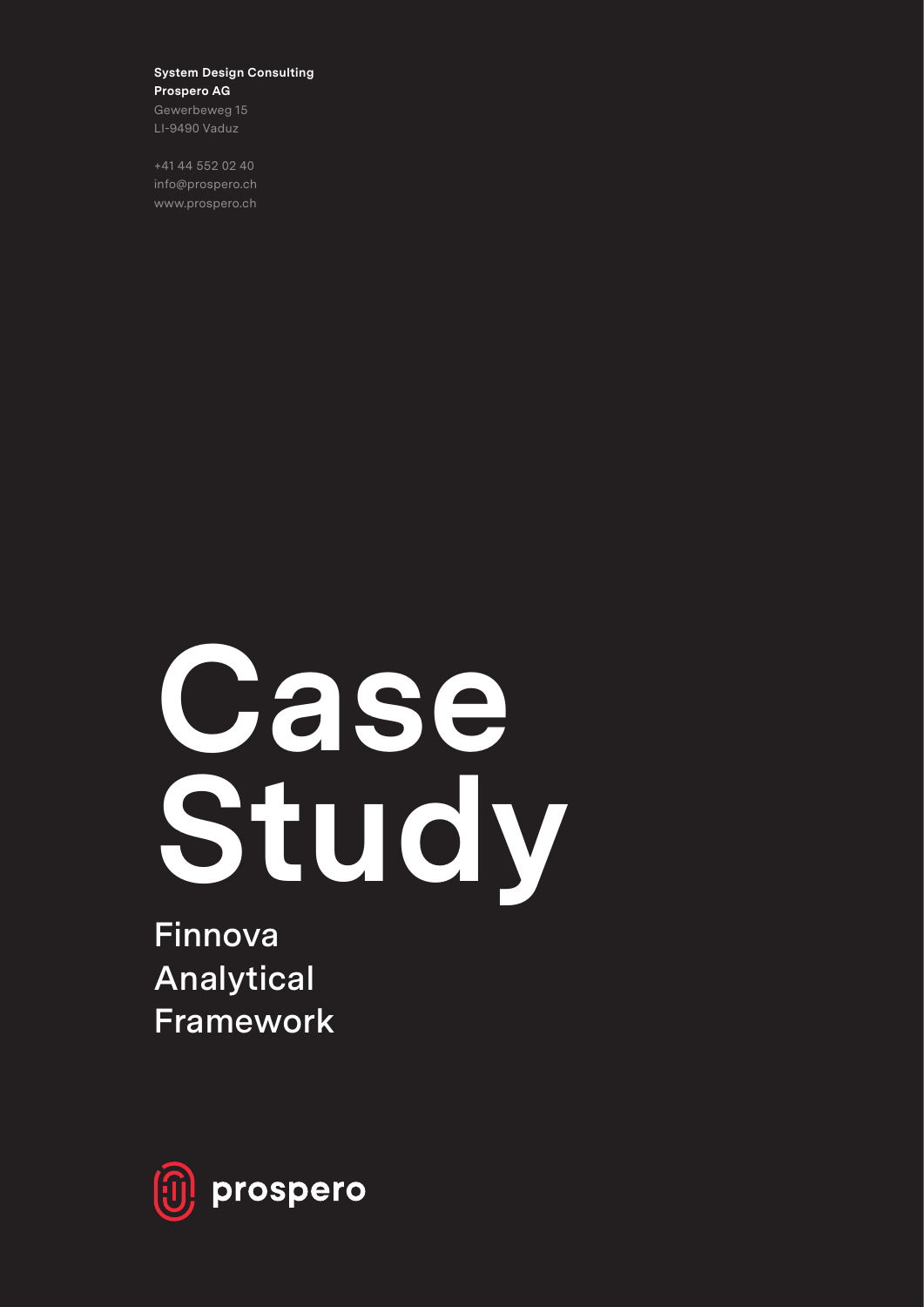# G finnova

**Finnova is a leading provider of banking software in the Swiss financial center. Finnova supports banks and outsourcing providers with efficient, innovative and regulatory compliant IT solutions to realize growth in banking in these days: «Smarter Banking» - that's what Finnova stands for. The powerful and reliable Finnova banking platform is used by more than 100 banks.**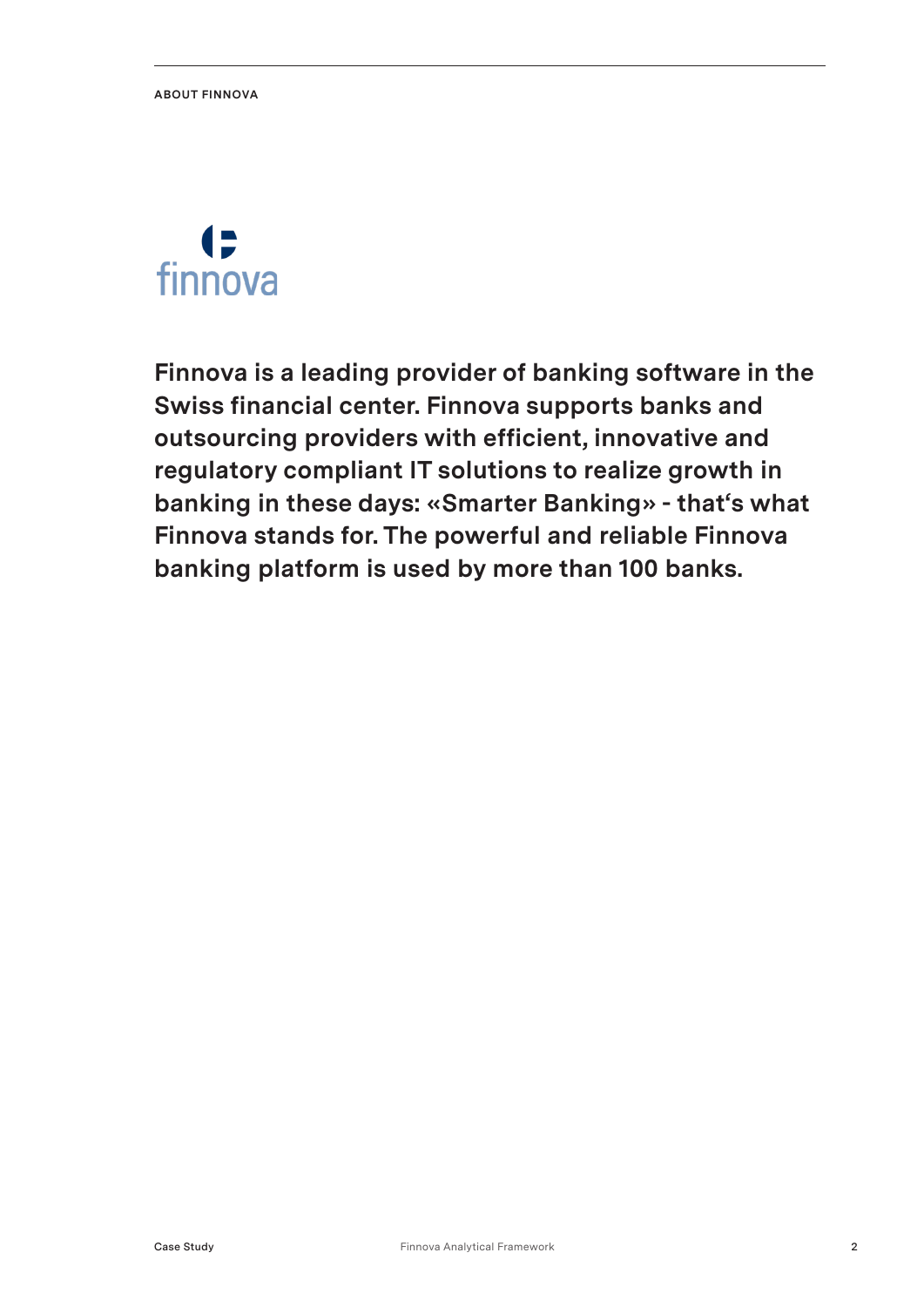## **Starting position and challenge**

Complex regulatory requirements pose multiple challenges to banks around the world. The analysis of complex behavioral patterns, non-linear contexts and links, for example of client relationships and transactions, requires significant investments in hardware, software, infrastructure and human capital. This is the regulatory burden. At the same time, rigid, filter-based rules that do not meet current requirements are still being applied today. This results in high error rates, decreasing accuracy and wrong decisions. The regulatory burden can thereby be offset with low additional investments.

## **Reduction of false alerts «Thanks to the FAF solution designed by the Prospero Engine, our customers were able to reduce false alerts by up to 98%.»**

Peter Wolf, BA Data Analytics & Compliance, finnova AG Bankware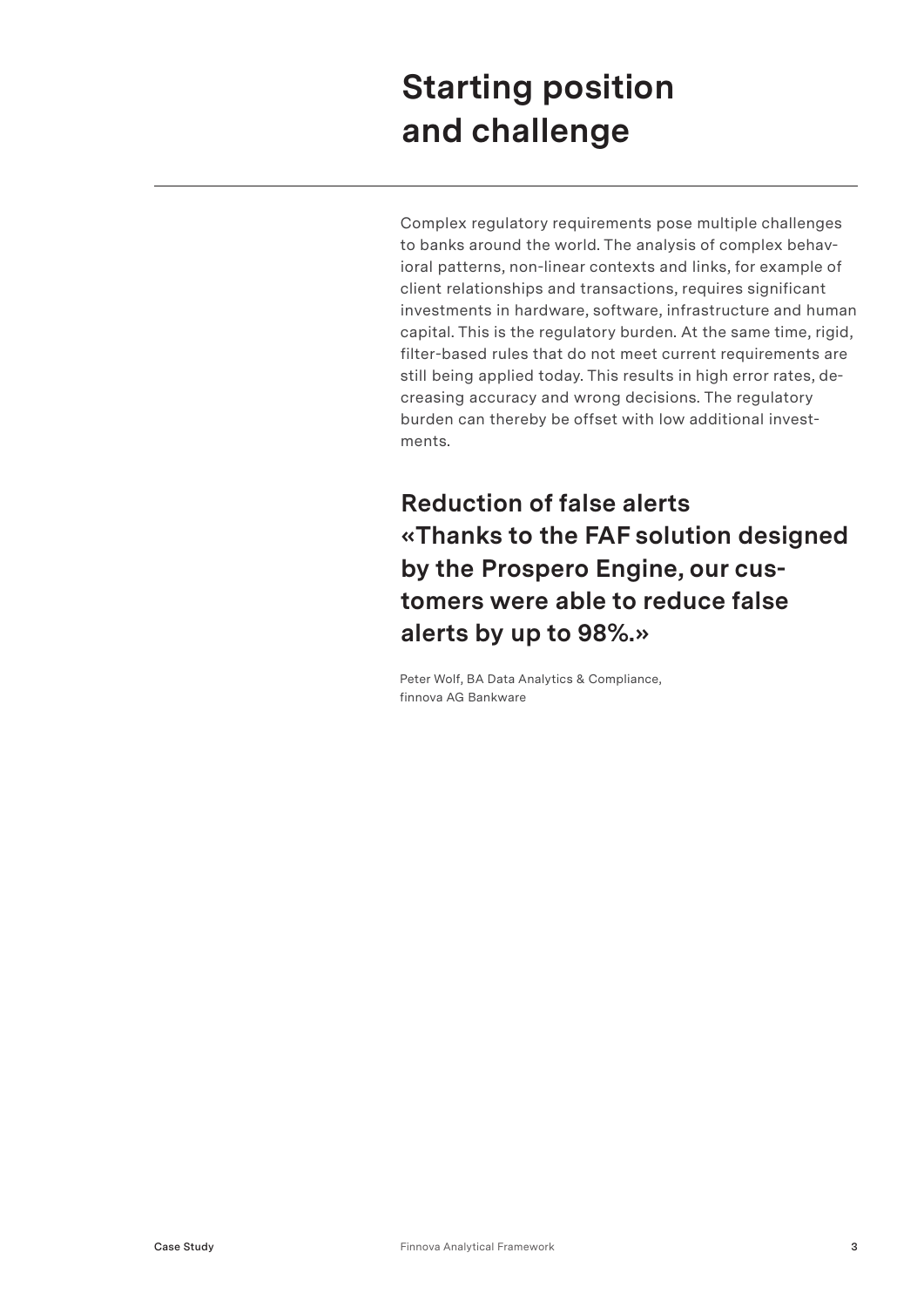The solution is the Finnova Analytical Framework (FAF). It is embedded in the Finnova banking software via the Open Platform and responds to all requirements from all suites and modules. The core of the solution is Prosperos licensed software platform for Predictive Analytics. It can be used to map the entire range of applications of machine intelligence for optimizing the business processes of a bank in a uniform platform. Examples are anti-money laundering, fraud prevention, risk management, potential-oriented sales management, robo-advisory, etc.. Prospero Solutions are integrated into the Finnova Banking Suite.

## **Functionality**

The most important analytical approaches of the Analytical Engine are «supervised learning», «unsupervised learning» and rules based on expert knowledge. «Supervised learning» uses a target variable on which the model is built. A representative sample is drawn for this purpose and separated into train and test datasets. Then the optimized model is applied to the universe of data in the productive environment. Within the «unsupervised learning» the entire data is taken and used in the analysis and modeling process in an unbiased way. In this way unknown and suspicious behavioral patterns can be revealed. The combined use of both methods enables to obtain high-quality accurate and stable models. Expert knowledge is no longer used in isolation but rather in combination with the other two methods. Profiling serves as a preliminary processing stage based on static and dynamic customer data. Aggregation of data takes place from the three areas of expertise. During model optimization the unique optimization algorithms of Prospero are applied. The feedback loop from the aggregation into the profiling and into the supervised and unsupervised learning is particularly important; this guarantees constant self-improvement and evolutionary learning of the system.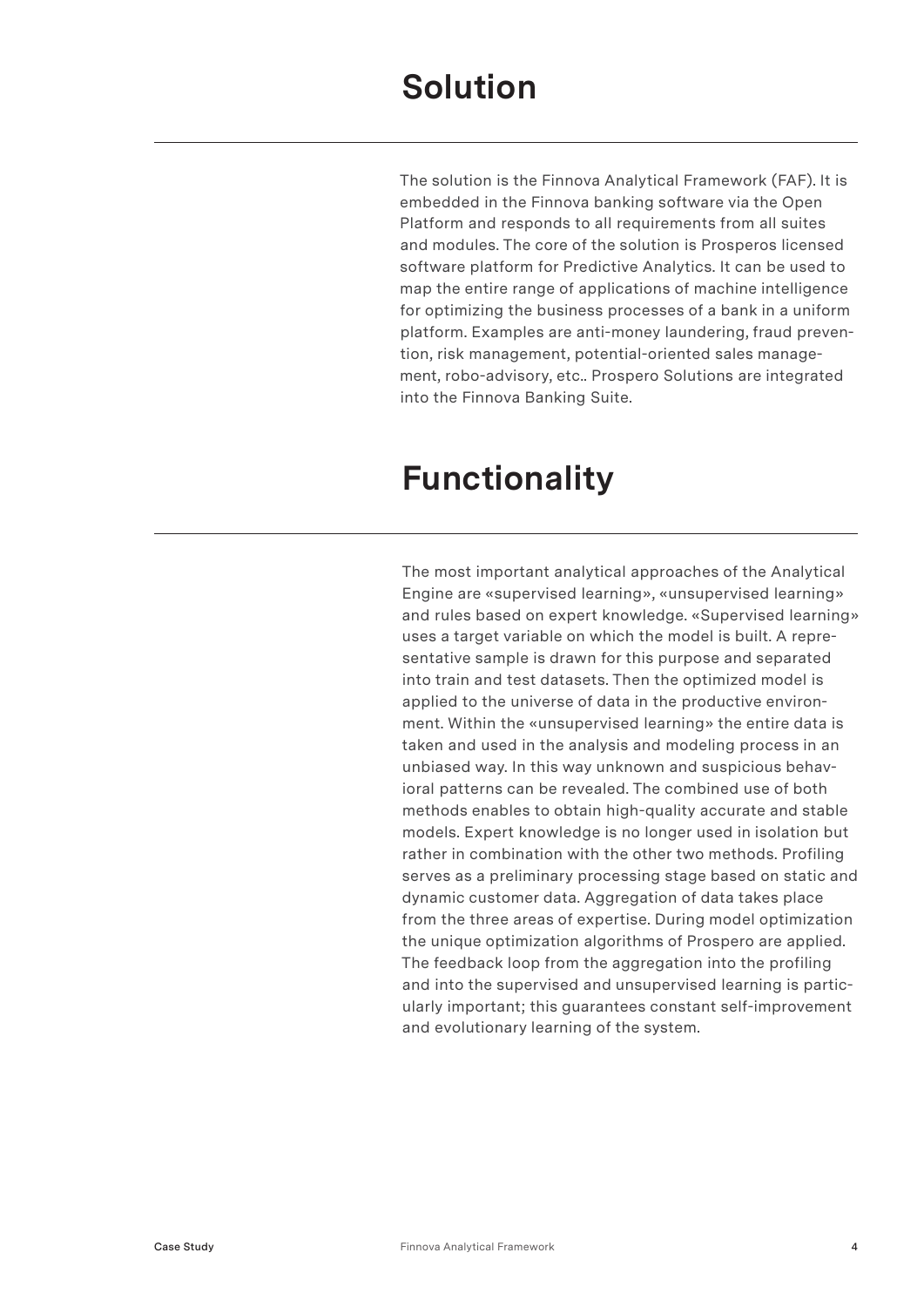## **Applications**

The models are used, for example, in fraud detection and fraud prevention. Here, transaction analysis is used in combination with name checking and link analysis. The link analysis is based on two principles. With the star and vector principles any complex structures can be analyzed. The result of these analyses delivers precise lists of suspicious transactions and involved parties. The results from the name checking, profiling and link analysis are summarized in the AlertViewer.

The link analysis identifies and visualizes suspicious structures from client networks and transactions. Examples include indirect connections between persons, companies and transactions, hidden shareholdings in offshore companies and thereby also suspicion of possible tax evasion structures. The link analysis identifies and visualizes suspicious structures from customer networks and transactions.

These insights save time, resources, costs and reduce the probability of operational risks and losses. From a business process perspective, it becomes clear that the FAF uniformly provides the entire Finnova banking software with a single infrastructure, predefined processes and data. All results can be displayed in the compliance and profitability cockpit or exported to any third-party system.

With the open architecture Finnova can provide any system desired by the customer with high-quality data for precise identification and quantification of risks and opportunities. The next example is an application from robo-advisory, Predictive Analytics and the generation of trading signals. Based on the analysis of financial market data, corporate actions and other unstructured data, forecasts are made about the development of the financial markets or individual instruments.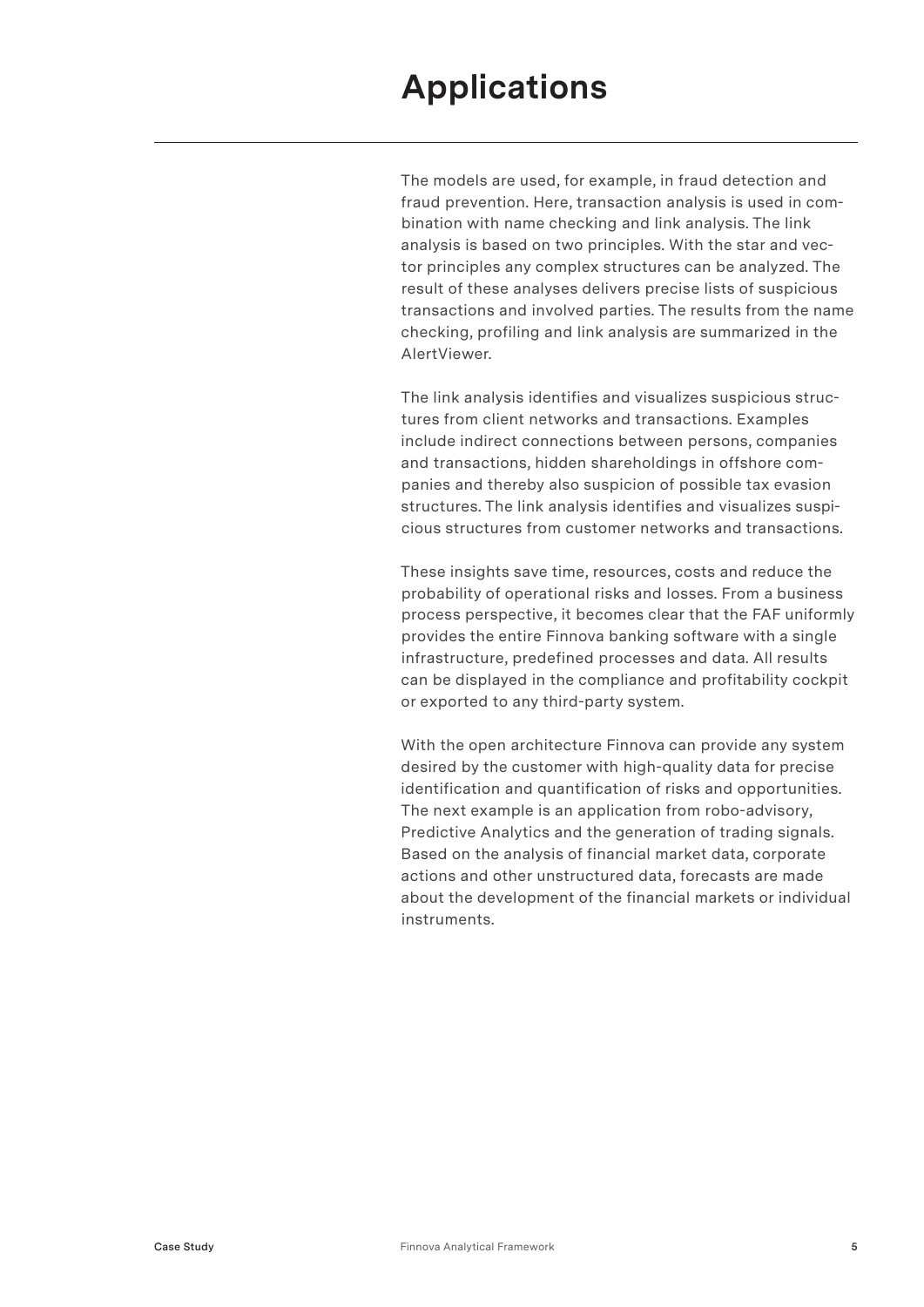This model delivers buy and sell signals together with the most important modeling quality parameters, that can be used by any portfolio management, portfolio optimization or robo-advisory system. The hub function enables processing of external data. The findings and recommendations are sent back into the external systems. This means that models used outside the Finnova banking software can be validated and optimized with the FAF.

FAF enables maximum automation of model creation, validation, optimization, calibration and stress testing. There is a process of constant self-improvement through evolutionary learning. This ensures highly precise detection and quantification of risks and opportunities.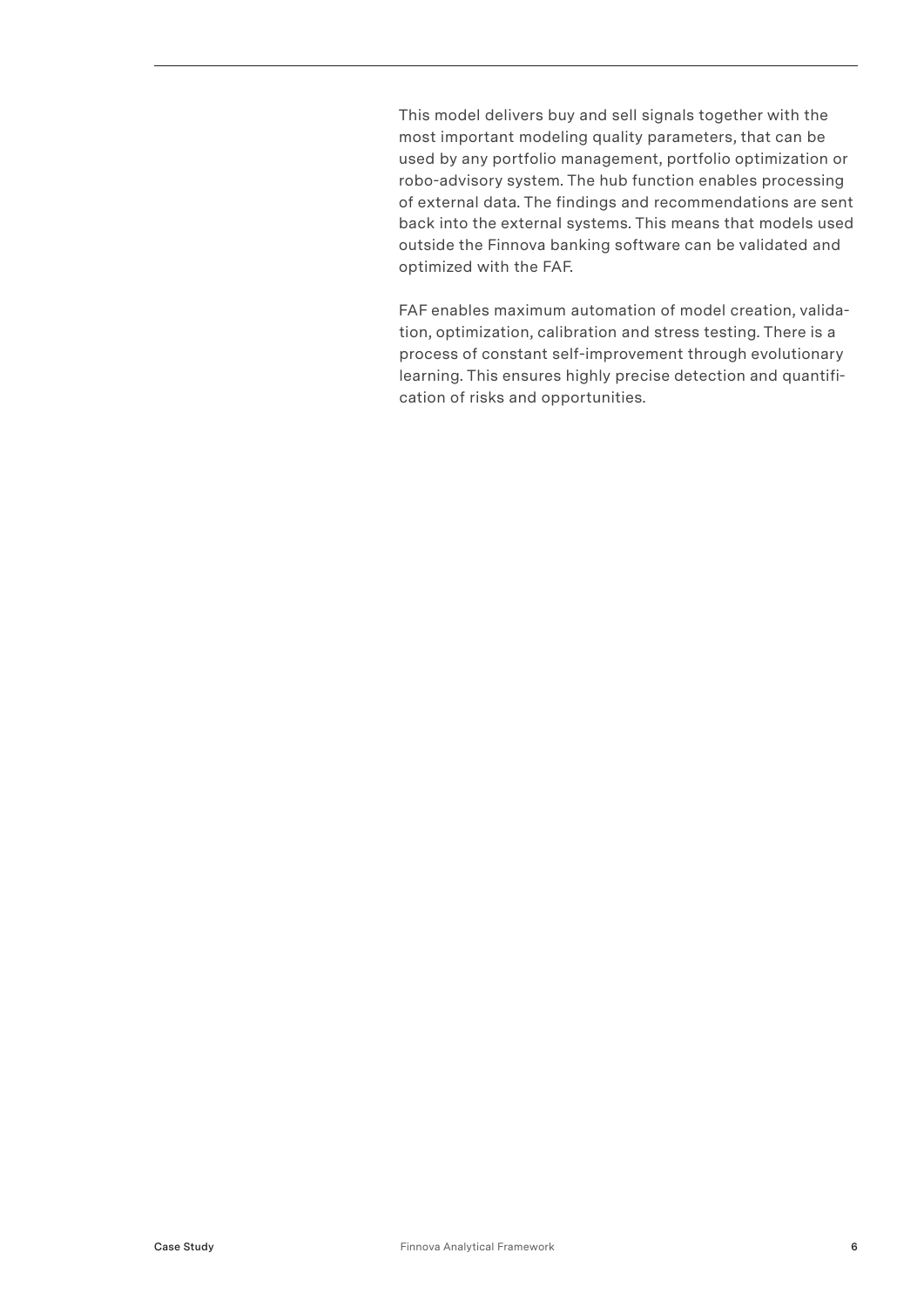The heart of FAF is the Prospero Analytical Engine, which validates, optimizes and calibrates models automated and continuously in the background. Regardless of whether the models are for fraud detection, transaction analysis, link analysis, robo-advisory or Analytical CRM. The engine ensures maximum precision and stability of the modeling process. Depending on the task, data from different sources is loaded for processing, checked for completeness and distortion, transformed, supplemented and enriched. In a complex and unique optimization process, millions of combinations are calculated and the relevant factors are continuously determined with their weightings. All operations run in an automated process so that the intervention by the experts is reduced to a minimum. To be able to handle all analytical tasks of a bank, the model creation and the model application are carried out in parallel in an unlimited scalable process.

**«Prospero has been focusing on the development of AI solutions for 20 years. We have evaluated the market and it has been shown that Prospero with its approach of a new generation of Predictive Analytics achieves the best model qualities in a highly automated process.»**

Nikolai Tsenov, Product Manager Analytics and Compliance, finnova AG Bankware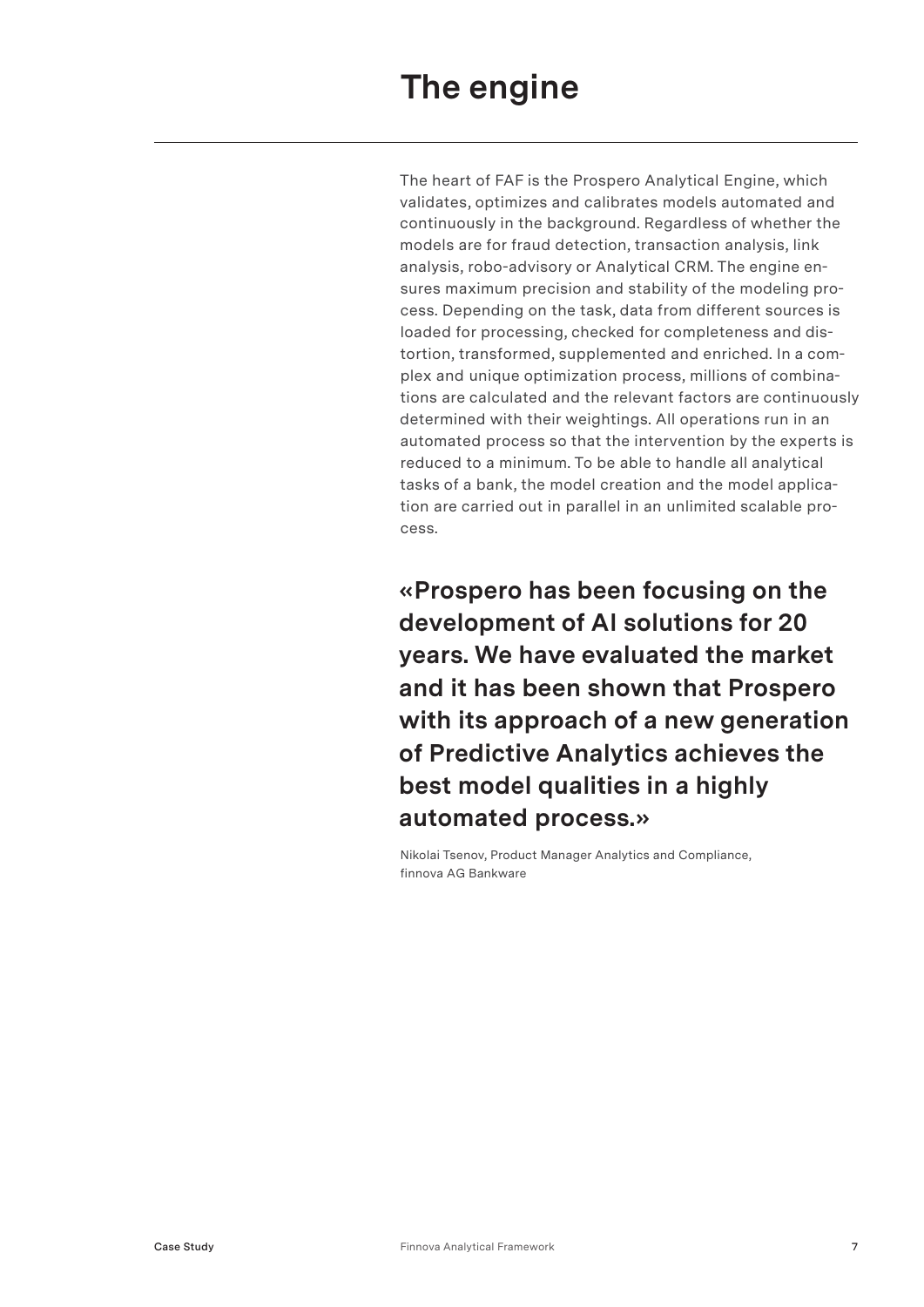Its improved quality can be immediately translated into loss reduction and profit optimization. By using FAF, challenges are turned into opportunities, costs are reduced and missing know-how is compensated by automated processes. A continuous self-improvement takes place, which can be checked and illustrated on the basis of the quality parameters of the modeling that are constantly delivered. A before/ after comparison confirms the improved classification quality and segmentation precision of the optimized model.